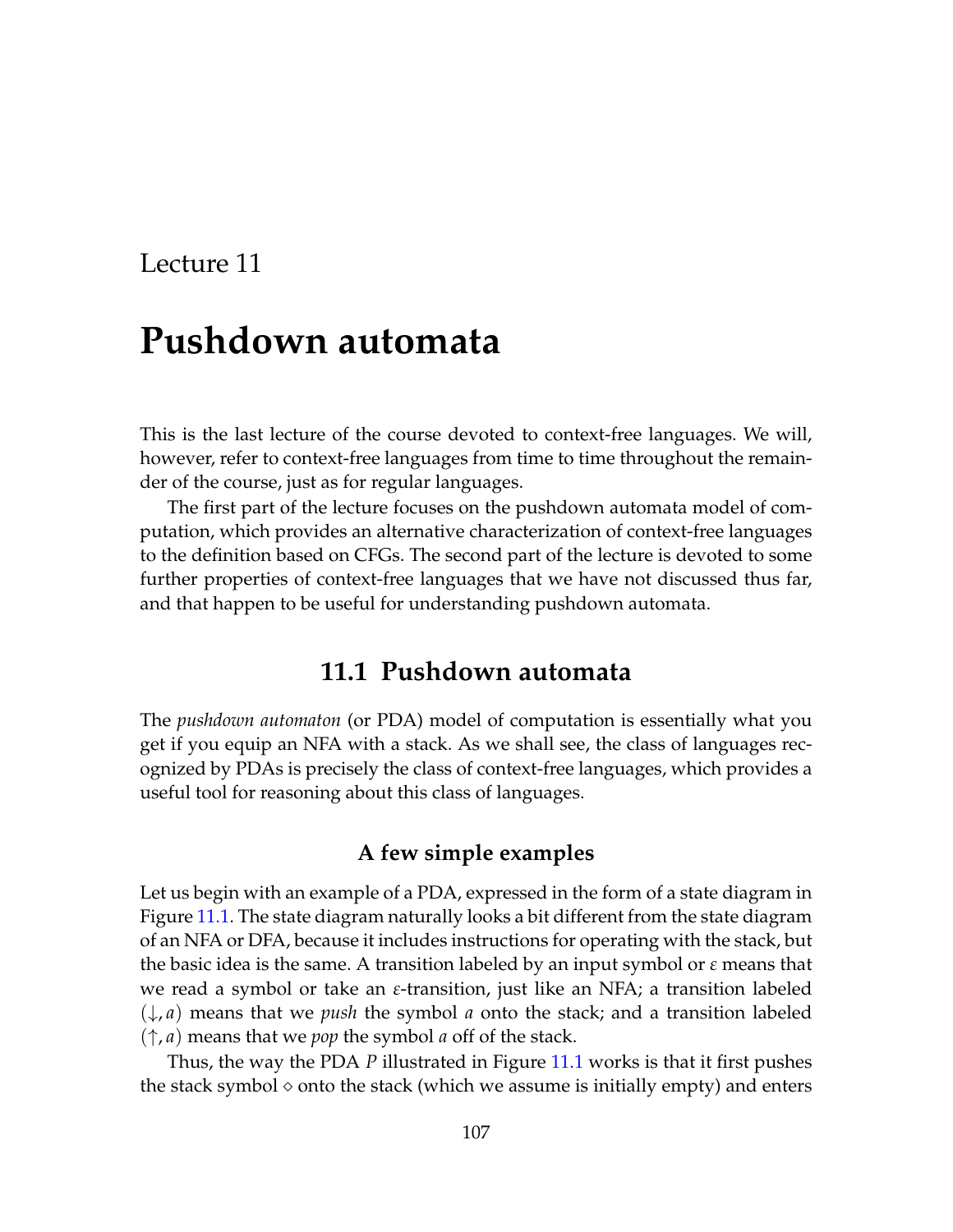CS 360 Introduction to the Theory of Computing



<span id="page-1-0"></span>Figure 11.1: The state diagram of a PDA recognizing BAL.



<span id="page-1-1"></span>Figure 11.2: The state diagram of a PDA recognizing SAME.

state  $q_1$  (without reading anything from the input). From state  $q_1$  it is possible to either read the left-parenthesis symbol "(" and move to  $r_0$  or read the rightparenthesis symbol ")" and move to  $r_1$ . To get back to  $q_1$  we must either push the symbol  $\star$  onto the stack (in the case that we just read a left-parenthesis) or pop the symbol  $\star$  off of the stack (in the case that we just read a right-parenthesis). Finally, to get to the accept state  $q_2$  from  $q_1$ , we must pop the symbol  $\diamond$  off of the stack. Note that a transition requiring a pop operation can only be followed if that symbol is on the top of the stack.

It is not too hard to see that the language recognized by this PDA is the language BAL of balanced parentheses; these are precisely the input strings for which it will be possible to perform the required pushes and pops to land on the accept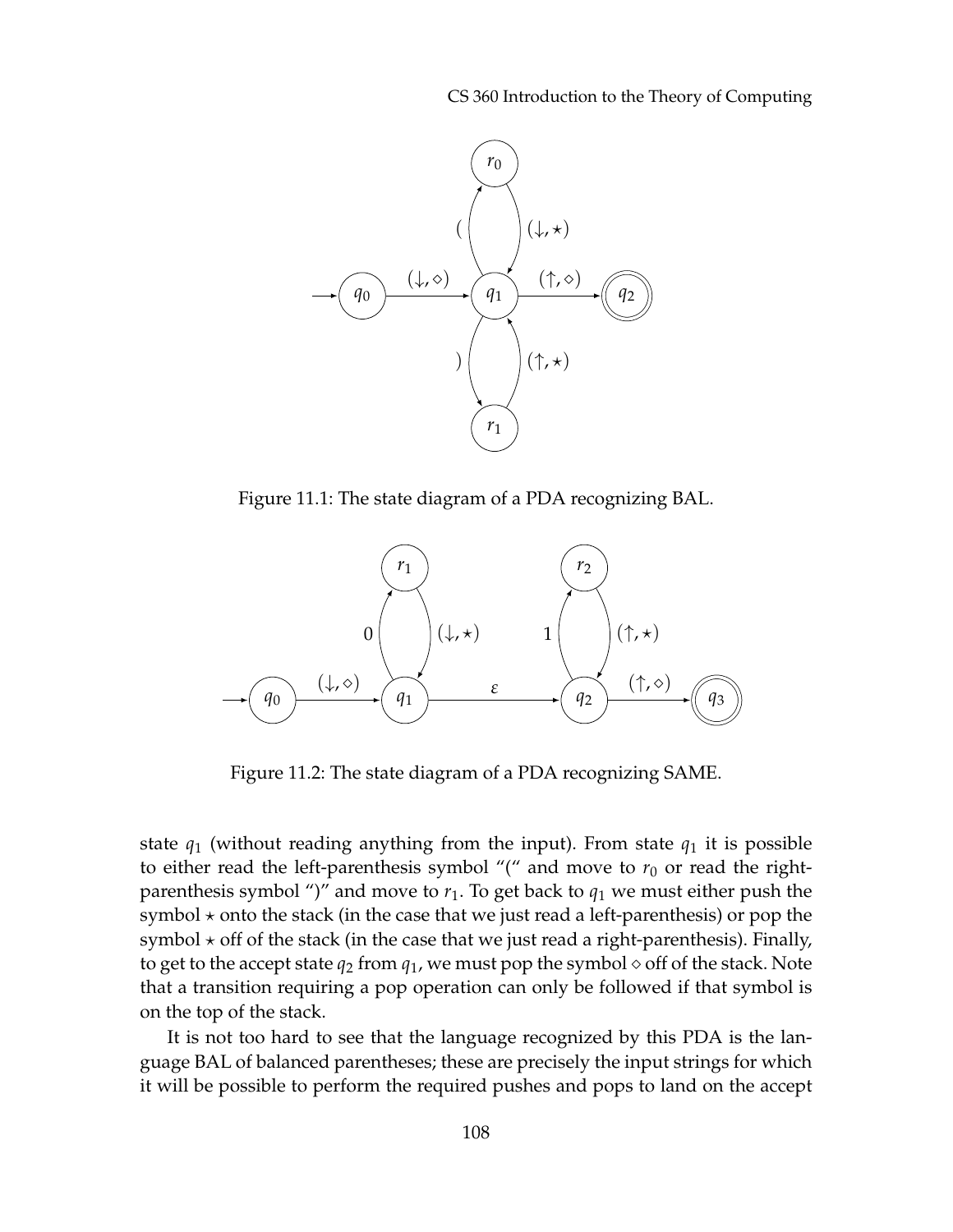state  $q_2$  after the entire input string is read.

A second example is given in Figure [11.2.](#page-1-1) In this case the PDA recognizes the language

$$
SAME = \{0^n1^n : n \in \mathbb{N}\}.
$$
 (11.1)

In this case the stack is essentially used as a counter: we push a star for every 0, pop a star for every 1, and by using the "bottom of the stack marker"  $\diamond$  we check that an equal number of the two symbols have been read.

## **Definition of pushdown automata**

The formal definition of the pushdown automata model is similar to that of nondeterministic finite automata, except that one must also specify the alphabet of stack symbols and alter the form of the transition function so that it specifies how the stack operates.

Before we get to the definition, let us introduce some notation that will be useful for discussing stack operations. For any alphabet Γ, which we will refer to as the *stack alphabet, the stack operation alphabet*  $\uparrow$  Γ is defined as

$$
\updownarrow \Gamma = \{\downarrow, \uparrow\} \times \Gamma. \tag{11.2}
$$

The alphabet  $\uparrow \Gamma$  represents the possible stack operations for a stack that uses the alphabet Γ; for each *a* ∈ Γ we imagine that the symbol (↓, *a*) represents pushing *a* onto the stack, and that the symbol  $(\uparrow, a)$  represents popping *a* off of the stack.

**Definition 11.1.** A *pushdown automaton* (or PDA for short) is 6-tuple

$$
P = (Q, \Sigma, \Gamma, \delta, q_0, F) \tag{11.3}
$$

where *Q* is a finite and nonempty *set of states*, Σ is an alphabet (called the *input alphabet*), Γ is an alphabet (called the *stack alphabet*), which must satisfy  $\Sigma \cap \Upsilon = \varnothing$ , *δ* is a function of the form

$$
\delta: Q \times (\Sigma \cup \Uparrow \Gamma \cup \{\varepsilon\}) \to \mathcal{P}(Q), \tag{11.4}
$$

*q*<sup>0</sup> ∈ *Q* is the *start state*, and  $F ⊂ Q$  is a *set of accept states*.

The way to interpret a transition function having the above form is that the set of possible labels on transitions is  $\Sigma \cup \Upsilon \Gamma \cup \{ \varepsilon \}$ ; we can either read a symbol *a*, push a symbol from  $\Gamma$  onto the stack, pop a symbol from  $\Gamma$  off of the stack, or take an *ε*-transition.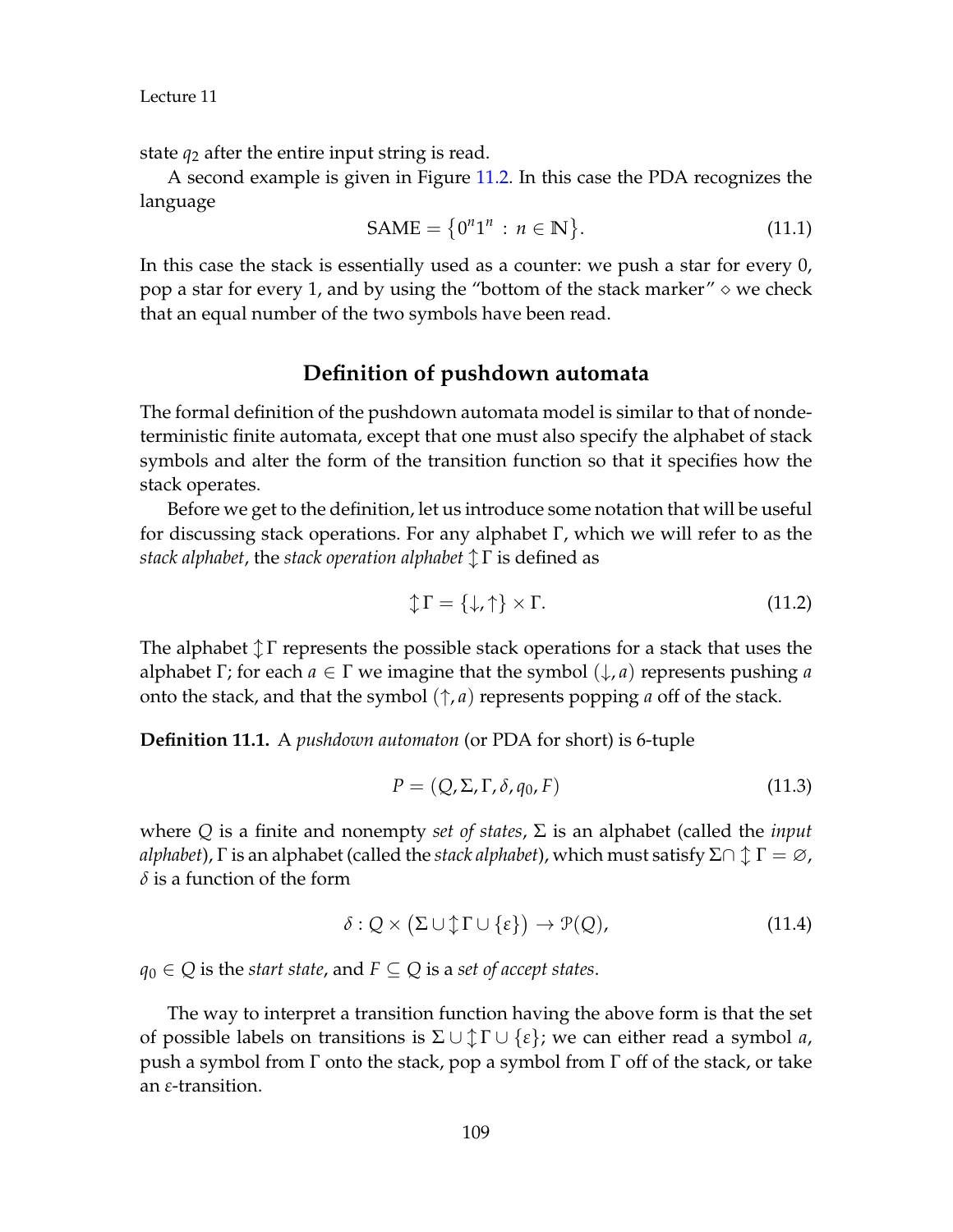### **Strings of valid stack operations**

Before we discuss the formal definition of acceptance for PDAs, it will be helpful to think about stacks and valid sequences of stack operations. Consider any stack alphabet Γ, and let the stack operation alphabet  $\updownarrow \Gamma$  be as defined previously.

We can view a string  $v \in (\mathcal{L} \Gamma)^*$  as either representing or failing to represent a valid sequence of stack operations, assuming we read it from left to right and imagine starting with an empty stack. If a string does represent a valid sequence of stack operations, we will say that it is a *valid stack string*; and if a string fails to represent a valid sequence of stack operations, we will say that it is an *invalid stack string*.

For example, if  $\Gamma = \{0, 1\}$ , then these strings are valid stack strings:

<span id="page-3-0"></span>
$$
(\downarrow, 0)(\downarrow, 1)(\uparrow, 1)(\downarrow, 0)(\uparrow, 0)(\uparrow, 0),(\downarrow, 0)(\downarrow, 1)(\uparrow, 1)(\downarrow, 0)(\uparrow, 0).
$$
\n(11.5)

In the first case the stack is transformed like this (where the left-most symbol represents the top of the stack):

$$
\varepsilon \to 0 \to 10 \to 0 \to 00 \to 0 \to \varepsilon. \tag{11.6}
$$

The second case is similar, except that we do not leave the stack empty at the end:

$$
\varepsilon \to 0 \to 10 \to 0 \to 00 \to 0. \tag{11.7}
$$

On the other hand, these strings are invalid stack strings:

$$
(\downarrow, 0)(\downarrow, 1)(\uparrow, 0)(\downarrow, 0)(\uparrow, 1)(\uparrow, 0),(\downarrow, 0)(\downarrow, 1)(\uparrow, 1)(\downarrow, 0)(\uparrow, 0)(\uparrow, 0)(\uparrow, 1).
$$
(11.8)

For the first case we start by pushing 0 and then 1, which is fine, but then we try to pop 0 even though 1 is on the top of the stack. In the second case the very last symbol is the problem: we try to pop 1 even through the stack is empty.

It is the case that the language over the alphabet  $\uparrow \Gamma$  consisting of all valid stack strings is a context-free language. To see that this is so, let us first consider the language of all valid stack strings that also leave the stack empty after the last operation. For instance, the first sequence in [\(11.5\)](#page-3-0) has this property while the second does not. We can obtain a CFG for this language by mimicking the CFG for the balanced parentheses language, but imagining a different parenthesis type for each symbol.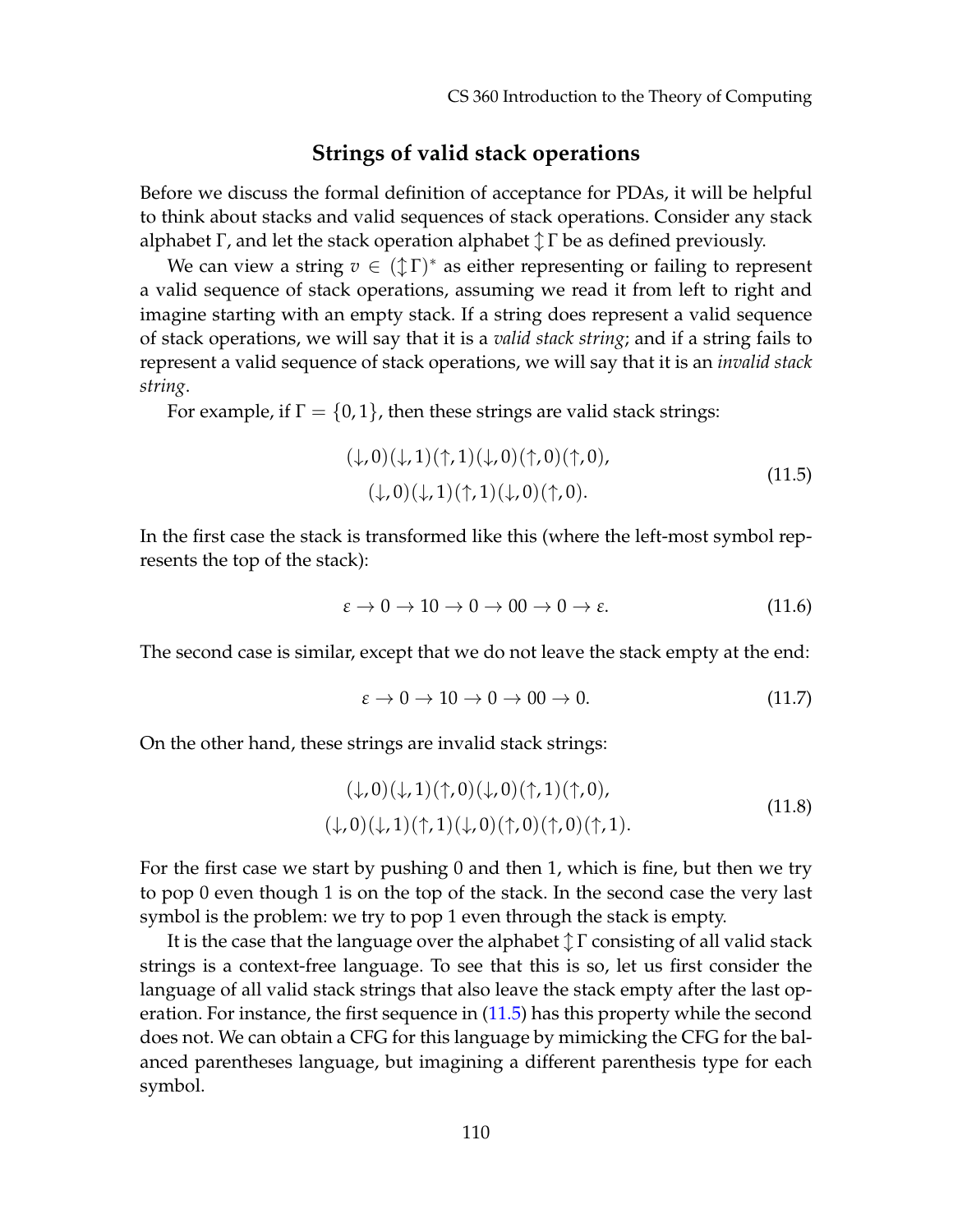To be more precise, let us define a CFG *G* so that it includes the rule

$$
S \to (\downarrow, a) \, S \, (\uparrow, a) \, S \tag{11.9}
$$

for every symbol  $a \in \Gamma$ , as well as the rule  $S \to \varepsilon$ . This CFG generates the language of valid stack strings for the stack alphabet  $Γ$  that leave the stack empty at the end.

If we drop the requirement that the stack be left empty after the last operation, then we still have a context-free language. This is because this is the language of all *prefixes* of the language generated by the CFG in the previous paragraph, and the context-free languages are closed under taking prefixes.

## **Definition of acceptance for PDAs**

Next let us consider a formal definition of what it means for a PDA *P* to accept or reject a string *w*.

**Definition 11.2.** Let  $P = (Q, \Sigma, \Gamma, \delta, q_0, F)$  be a PDA and let  $w \in \Sigma^*$  be a string. The PDA *P* accepts the string *w* if there exists a natural number  $m \in \mathbb{N}$ , a sequence of states  $r_0$ , . . . ,  $r_m$ , and a sequence

$$
a_1, \ldots, a_m \in \Sigma \cup \mathcal{L} \cap \{ \varepsilon \} \tag{11.10}
$$

for which these properties hold:

- 1.  $r_0 = q_0$  and  $r_m \in F$ .
- 2.  $r_{k+1} \in \delta(r_k, a_{k+1})$  for every  $k \in \{0, \ldots, m-1\}.$
- 3. By removing every symbol from the alphabet  $\updownarrow \Gamma$  from  $a_1 \cdots a_m$ , the input string *w* is obtained.
- 4. By removing every symbol from the alphabet  $\Sigma$  from  $a_1 \cdots a_m$ , a valid stack string is obtained.
- If *P* does not accept *w*, then *P rejects w*.

For the most part the definition is straightforward. In order for *P* to accept *w*, there must exist a sequence of states, along with moves between these states, that agree with the input string and the transition function. In addition, the usage of the stack must be consistent with our understanding of how stacks work, and this is represented by the fourth property.

As you would expect, for a given PDA *P*, we let L(*P*) denote the *language recognized* by *P*, which is the language of all strings accepted by *P*.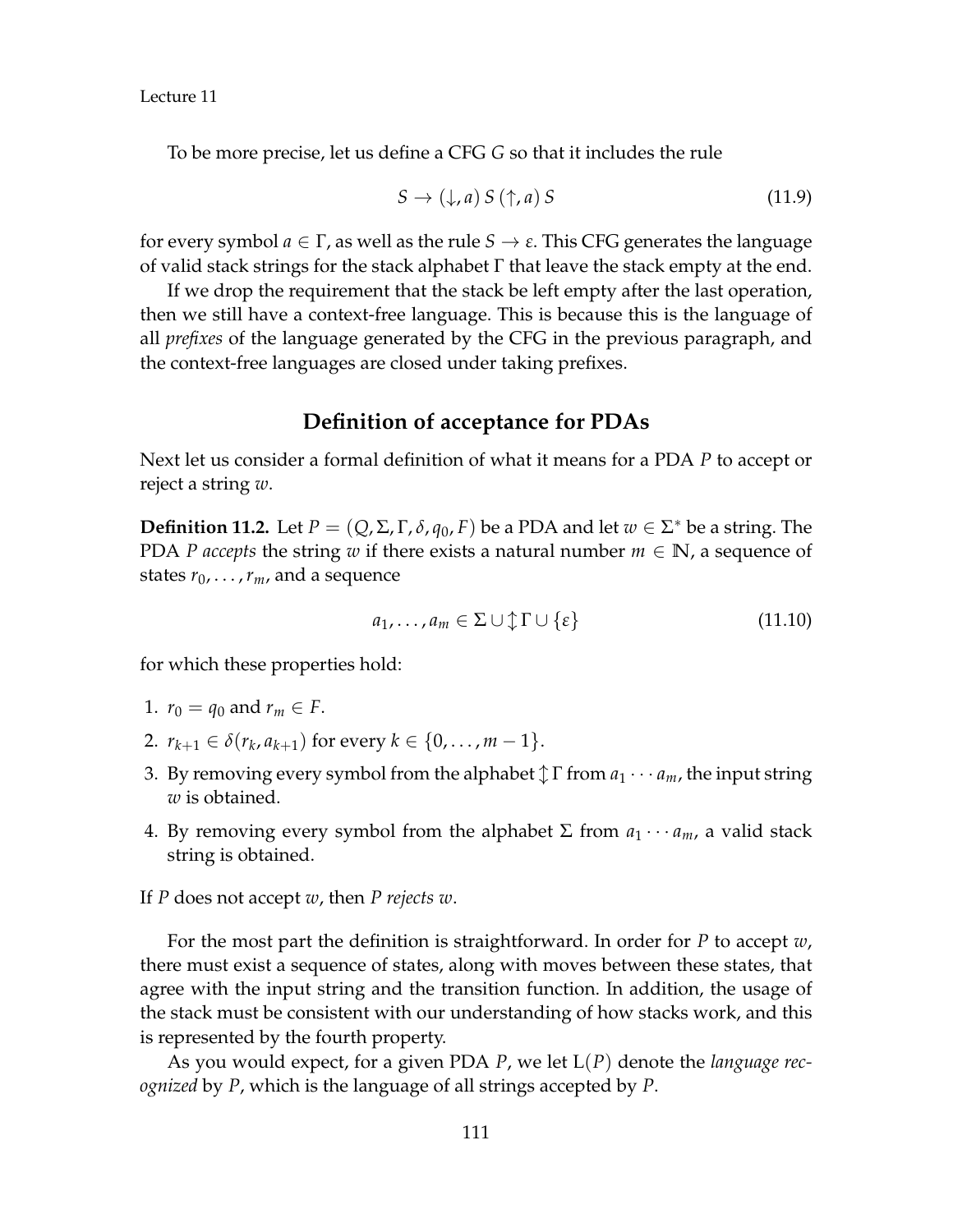

<span id="page-5-0"></span>Figure 11.3: The shorthand notation for PDAs appears on the top, and the actual PDA states and transitions represented by this shorthand notation appears on the bottom.

#### **Some useful shorthand notation for PDA state diagrams**

There is a shorthand notation for PDA state diagrams that is sometimes useful, which is essentially to represent a sequence of transitions as if it were a single transition. In particular, if a transition is labeled

$$
a \uparrow b \downarrow c,\tag{11.11}
$$

the meaning is that the symbol *a* is read, *b* is popped off of the stack, and then *c* is pushed onto the stack. Figure [11.3](#page-5-0) illustrates how this shorthand is to be interpreted. It is to be understood that the "implicit" states in a PDA represented by this shorthand are unique to each edge. For instance, the states  $r_1$  and  $r_2$  in Figure [11.3](#page-5-0) are only used to implement this one transition from *p* to *q*, and are not reachable from any other states or used to implement other transitions.

This sort of shorthand notation can also be used in case multiple symbols are to be pushed or popped. For instance, an edge labeled

$$
a \uparrow b_1 b_2 b_3 \downarrow c_1 c_2 c_3 c_4 \tag{11.12}
$$

means that *a* is read from the input,  $b_1b_2b_3$  is popped off the top of the stack, and then  $c_1c_2c_3c_4$  is pushed onto the stack. We will always follow the convention that the top of the stack corresponds to the left-hand side of any string of stack symbols, so such a transition requires  $b_1$  on the top of the stack,  $b_2$  next on the stack, and  $b_3$  third on the stack—and when the entire operation is done,  $c_1$  is on top of the stack, *c*<sup>2</sup> is next, and so on. One can follow a similar pattern to what is shown in Figure [11.3](#page-5-0) to implement such a transition using the ordinary types of transitions from the definition of PDAs, along with intermediate states to perform the operations in the right order.

Finally, we can simply omit parts of a transition of the above form if those parts are not used. For instance, the transition label

$$
a \uparrow b \tag{11.13}
$$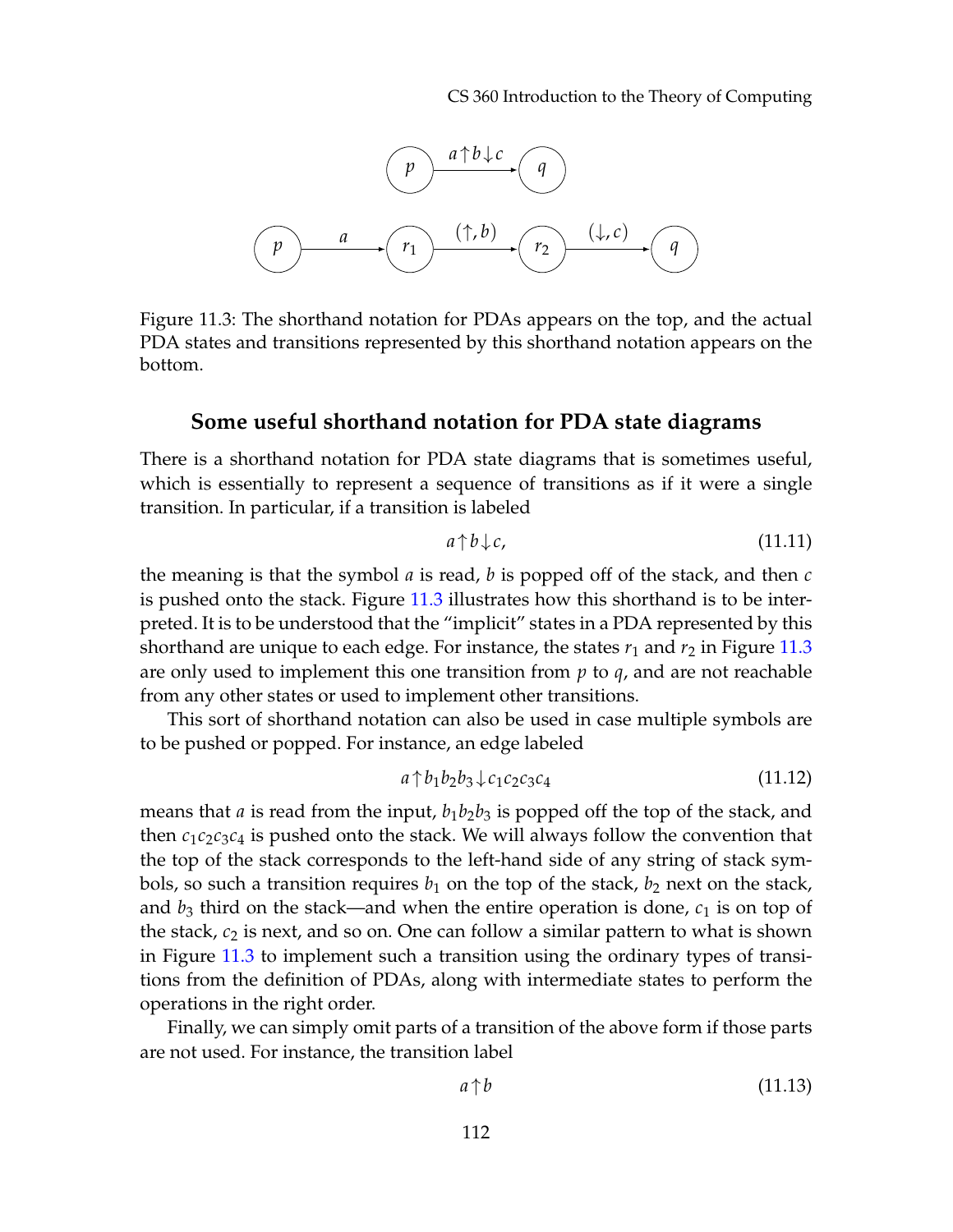

<span id="page-6-0"></span>Figure 11.4: The state diagram of a PDA for SAME.

means "read *a* from the input, pop *a* off of the stack, and push nothing," the transition label

$$
\uparrow b \downarrow c_1 c_2 \tag{11.14}
$$

means "read nothing from the input, pop *b* off of the stack, and push  $c_1c_2$ ," and so on. Figure [11.4](#page-6-0) illustrates the same PDA as in Figure [11.2](#page-1-1) using this shorthand.

## **A remark on deterministic pushdown automata**

It must be stressed that pushdown automata are, by default, considered to be nondeterministic.

It is possible to define a deterministic version of the PDA model, but if we do this we end up with a *strictly weaker* computational model. That is, every deterministic PDA will recognize a context-free language, but some context-free languages cannot be recognized by a deterministic PDA. One example is the language PAL of palindromes over the alphabet  $\Sigma = \{0,1\}$ ; this language is recognized by the PDA in Figure [11.5,](#page-7-0) but no deterministic PDA can recognize it.

We will not prove this fact, and indeed we have not even discussed a formal definition for deterministic PDAs, but the intuition is clear enough. Deterministic PDAs cannot detect when they have reached the middle of a string, and for this reason the use of a stack is not enough to recognize palindromes; no matter how you do it, the machine will never know when to stop pushing and start popping. A nondeterministic machine, on the other hand, can simply guess when to do this.

# **11.2 Further examples**

Next we will consider a few additional operations under which the context-free languages are closed. These include string reversals, symmetric differences with finite languages, and a couple of operations that involve inserting and deleting certain alphabet symbols from strings.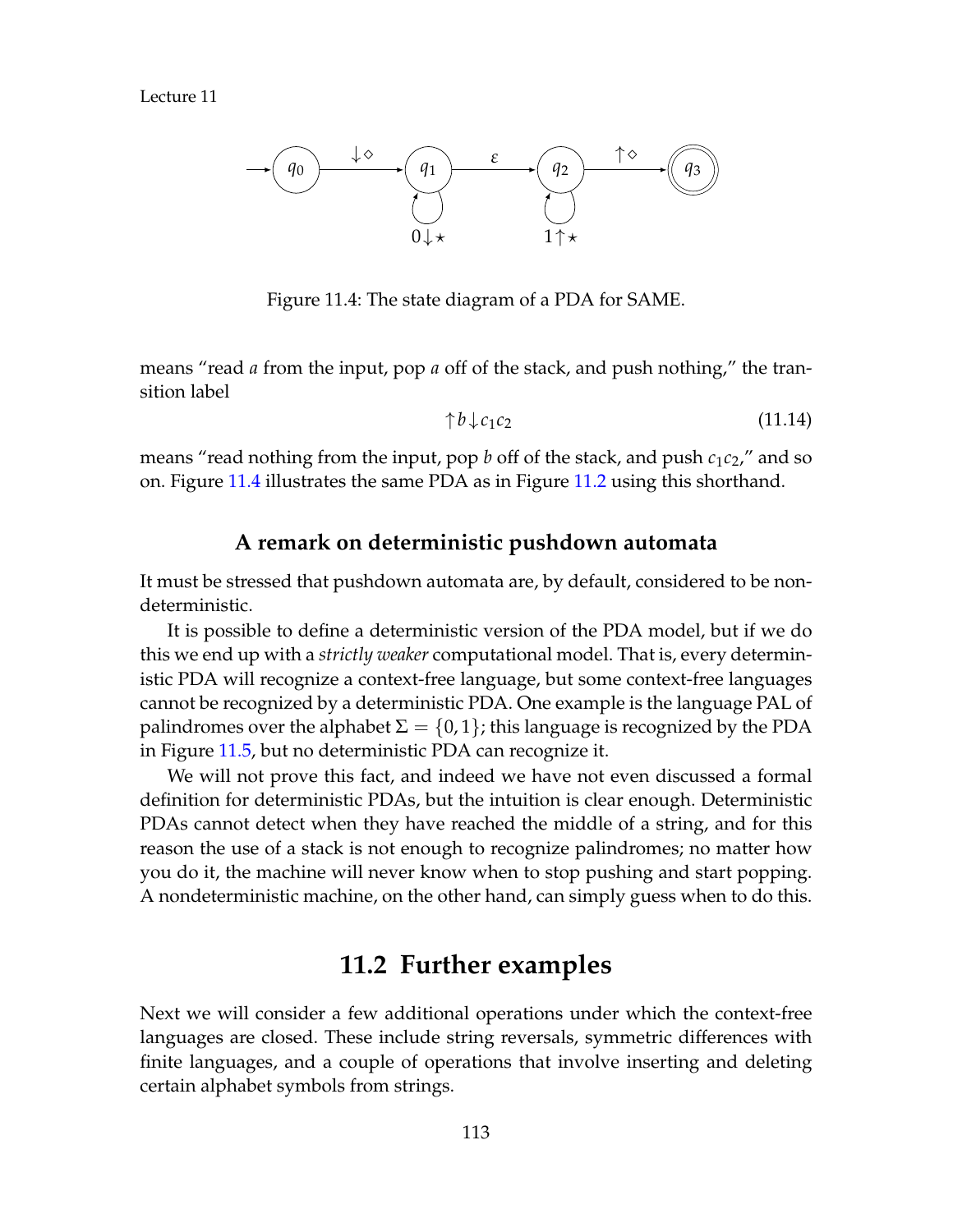CS 360 Introduction to the Theory of Computing



<span id="page-7-0"></span>Figure 11.5: A PDA recognizing the language PAL.

#### **Reverse**

We already discussed string reversals in Lecture [6,](#page--1-0) where we observed that the reverse of a regular language is always regular. The same thing is true of contextfree languages, as the following proposition establishes.

**Proposition 11.3.** *Let* Σ *be an alphabet and let A* ⊆ Σ ∗ *be a context-free language. The language A*<sup>R</sup> *is context free.*

*Proof.* Because *A* is context free, there must exists a CFG *G* such that *A* = L(*G*). Define a new CFG *H* as follows: *H* contains exactly the same variables as *G*, and for each rule  $X \to w$  of G we include the rule  $X \to w^R$  in H. In words, H is the CFG obtained by reversing the right-hand side of every rule in *G*. It is evident that  $L(H) = L(G)^{R} = A^{R}$ , and therefore  $A^{R}$  is context free.  $\Box$ 

## **Symmetric difference with a finite language**

Next we will consider symmetric differences, which were also defined in Lecture [6.](#page--1-0) It is certainly not the case that the symmetric difference between two context-free languages is always context free, or even that the symmetric difference between a context-free language and a regular language is context free.

For example, if  $A \subseteq \Sigma^*$  is context free but  $\overline{A}$  is not, then the symmetric difference between A and the regular language  $\Sigma^*$  is not context free, because

$$
A \triangle \Sigma^* = \overline{A}.\tag{11.15}
$$

On the other hand, the symmetric difference between a context-free language and a *finite* language must always be context free, as the following proposition shows. This is interesting because the symmetric difference between a given language and a finite language carries an intuitive meaning: it means we modify that language on a finite number of strings, by either including or excluding these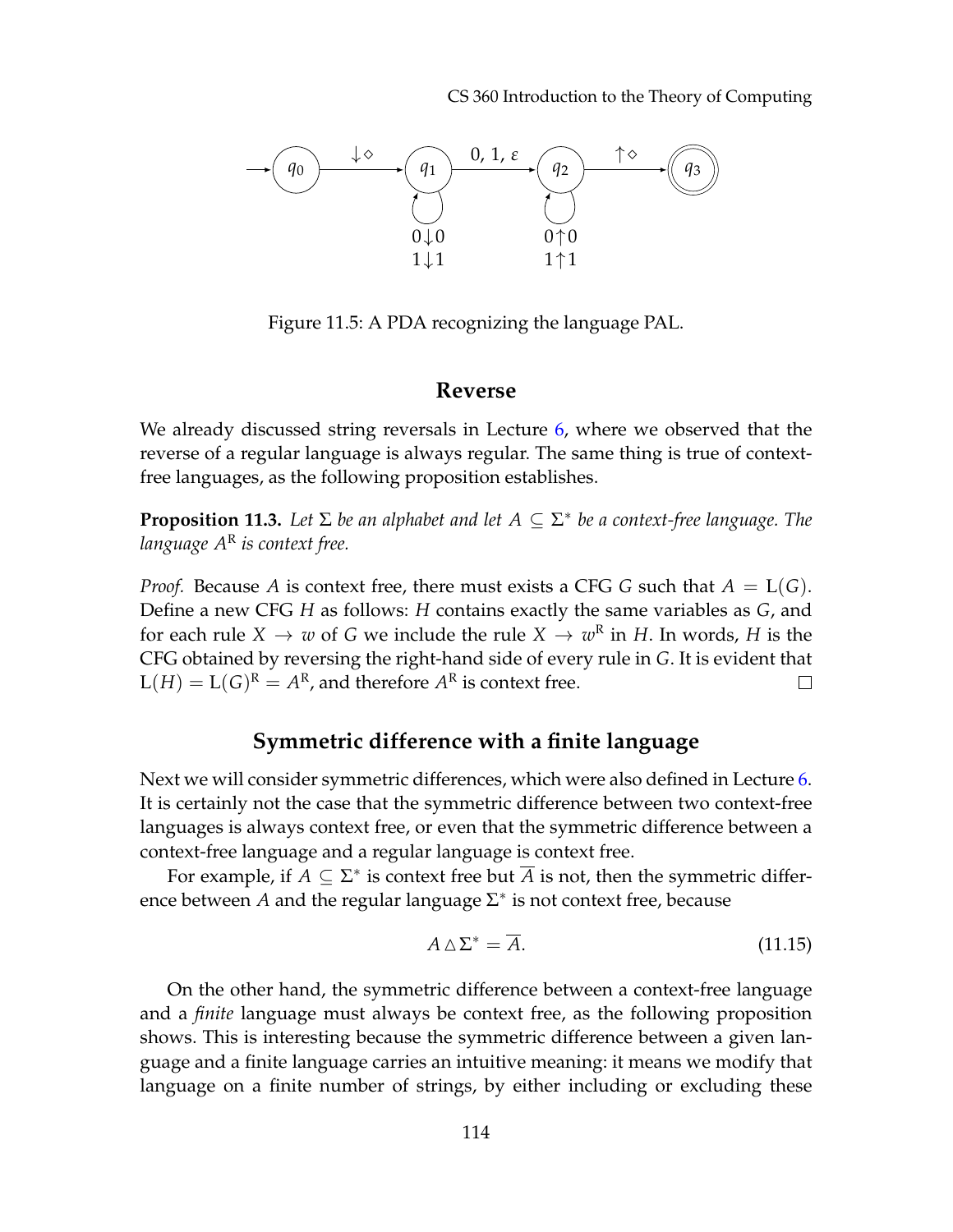strings. The proposition therefore shows that the property of being context free does not change when a language is modified on a finite number of strings.

**Proposition 11.4.** *Let* Σ *be an alphabet, let A* ⊆ Σ ∗ *be a context-free language, and let* and  $B\subseteq \Sigma^*$  be a finite language. The language  $A\mathbin{\vartriangle} B$  is context free.

*Proof.* First, given that *B* is finite, we have that *B* is regular, and therefore *B* is regular as well, because the regular languages are closed under complementation. This implies that  $A \cap \overline{B}$  is context free, because the intersection of a context-free language and a regular language is context free.

Next, we observe that  $\overline{A} \cap B$  is contained in *B*, and is therefore finite. Every finite language is context free, and therefore  $A \cap B$  is context free.

Finally, given that we have proved that both  $A \cap \overline{B}$  and  $\overline{A} \cap B$  are context free, it follows that  $A \triangle B = (A \cap \overline{B}) \cup (\overline{A} \cap B)$  is context free because the union of two context-free languages is necessarily context free.  $\Box$ 

## **Closure under string projections**

Suppose that  $\Sigma$  and  $\Gamma$  are disjoint alphabets, and we have a string  $w \in (\Sigma \cup \Gamma)^*$ that may contain symbols from either or both of these alphabets. We can imagine *deleting* all of the symbols in *w* that are contained in the alphabet Γ, which leaves us with a string over Σ. We call this operation the *projection* of a string over the alphabet  $\Sigma \cup \Gamma$  onto the alphabet  $\Sigma$ .

We will prove two simple closure properties of the context-free languages that concern this notion. The first one says that if you have a context-free language over the alphabet  $\Sigma \cup \Gamma$ , and you project all of the strings in *A* onto the alphabet  $\Sigma$ , you are left with a context-free language.

<span id="page-8-0"></span>**Proposition 11.5.** Let  $\Sigma$  and  $\Gamma$  be disjoint alphabets, let  $A \subseteq (\Sigma \cup \Gamma)^*$  be a context-free *language, and define*

$$
B = \left\{ w \in \Sigma^* : \begin{array}{l}\n\text{there exists a string } x \in A \text{ such that } w \text{ is} \\
\text{obtained from } x \text{ by deleting all symbols in } \Gamma\n\end{array}\right\}.
$$
\n(11.16)

*The language B is context free.*

*Proof.* Because *A* is context free, there exists a CFG *G* in Chomsky normal form such that  $L(G) = A$ . We will create a new CFG *H* as follows:

- 1. For every rule of the form  $X \to YZ$  appearing in *G*, include the same rule in *H*. Also, if the rule  $S \rightarrow \varepsilon$  appears in *G*, include this rule in *H* as well.
- 2. For every rule of the form  $X \to a$  in *G*, where  $a \in \Sigma$ , include the same rule  $X \rightarrow a$  in *H*.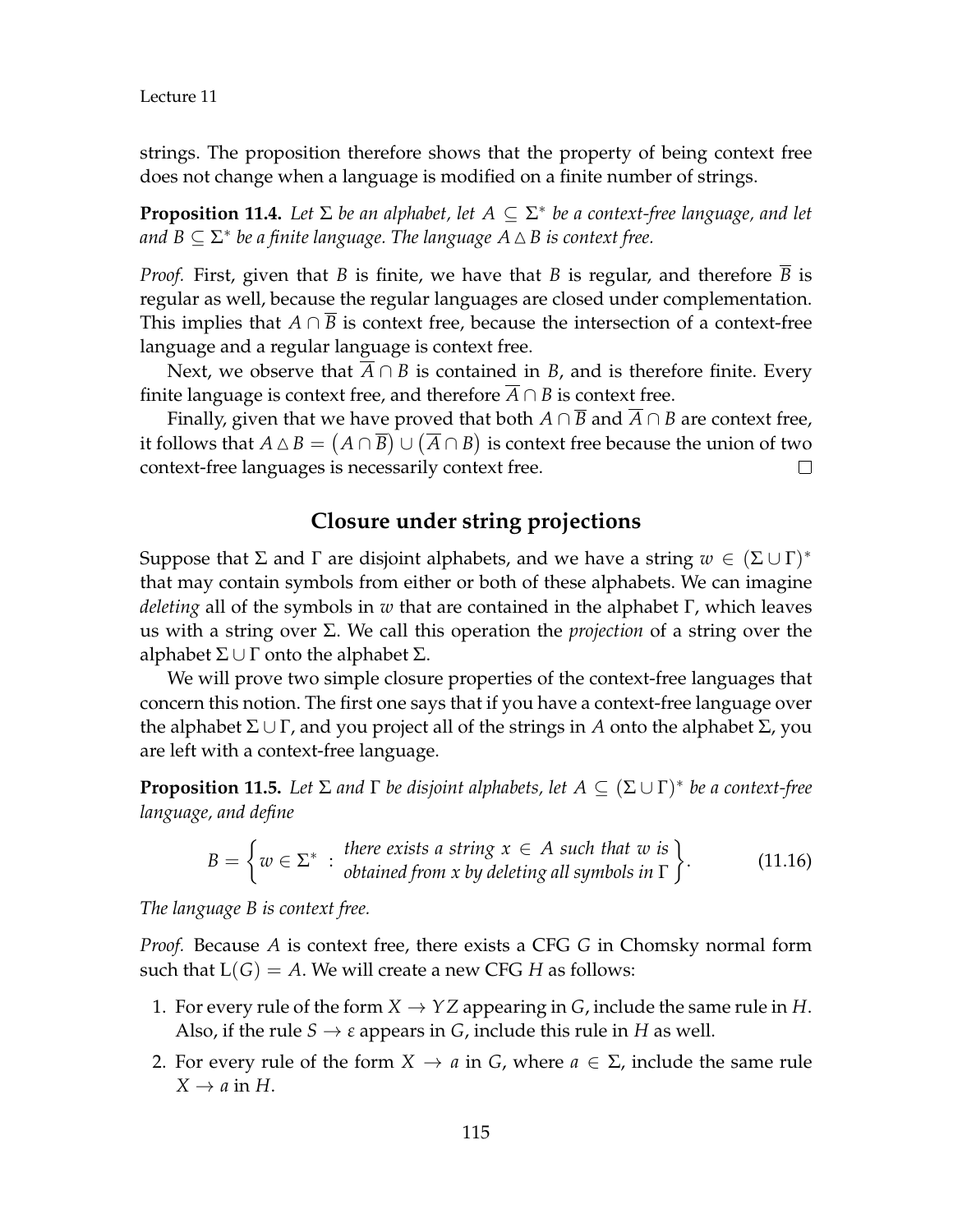3. For every rule of the form  $X \to b$  in *G*, where  $b \in \Gamma$ , include the rule  $X \to \varepsilon$ in *H*.

It is apparent that  $L(H) = B$ , and therefore *B* is context free.  $\Box$ 

We can also go the other way, so to speak: if *A* is a context-free language over the alphabet  $\Sigma$ , and we consider the language consisting of all strings over the alphabet  $\Sigma \cup \Gamma$  that result in a string in A when they are projected onto the alphabet  $\Sigma$ , then this new language over  $\Sigma \cup \Gamma$  will also be context free. In essence, this is the language you get by picking any string in *A*, and then inserting any number of symbols from Γ anywhere into the string.

<span id="page-9-0"></span>**Proposition 11.6.** Let  $\Sigma$  and  $\Gamma$  be disjoint alphabets, let  $A \subseteq \Sigma^*$  be a context-free lan*guage, and define*

$$
B = \left\{ x \in (\Sigma \cup \Gamma)^{*} : \begin{array}{l} the \text{ string } w \text{ obtained from } x \text{ by deleting} \\ all \text{ symbols in } \Gamma \text{ satisfies } w \in A \end{array} \right\}.
$$
 (11.17)

*The language B is context free.*

*Proof.* Because *A* is context free, there exists a CFG *G* in Chomsky normal for such that  $L(G) = A$ . Define a new CFG *H* as follows:

1. Include the rule

$$
W \to bW \tag{11.18}
$$

in *H* for each  $b \in \Gamma$ , as well as the rule  $W \to \varepsilon$ , for a new variable *W* not already used in *G*. The variable *W* generates any string of symbols from Γ, including the empty string.

- 2. For each rule of the form  $X \to YZ$  in *G*, include the same rule in *H* without modifying it.
- 3. For each rule of the form  $X \to a$  in *G*, include this rule in *H*:

$$
X \to WaW \tag{11.19}
$$

4. If the rule  $S \rightarrow \varepsilon$  is contained in *G*, then include this rule in *H*:

$$
S \to W \tag{11.20}
$$

Intuitively speaking, *H* operates in much the same way as *G*, except that any time *G* generates a symbol or the empty string, *H* is free to generate the same string with any number of symbols from  $\Gamma$  inserted. We have that  $L(H) = B$ , and therefore *B* is context free.  $\Box$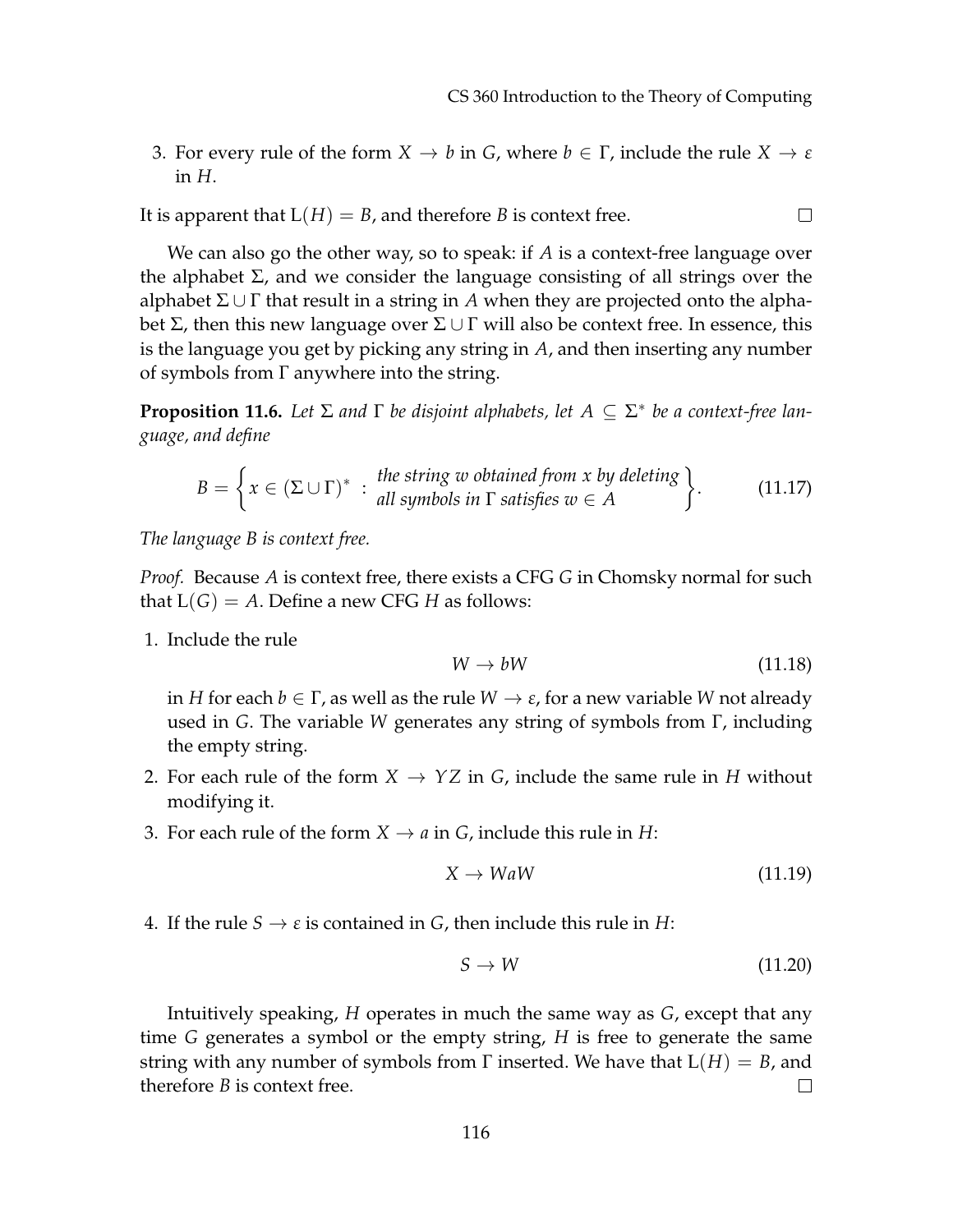

Figure 11.6: A PDA recognizing the language of an arbitrary CFG.

# <span id="page-10-0"></span>**11.3 Equivalence of PDAs and CFGs**

As suggested earlier in the lecture, it is the case that a language is context free if and only if it is recognized by a PDA. This section gives a high-level description of one way to prove this equivalence.

### **Every context-free language is recognized by a PDA**

To prove that every context-free language is recognized by some PDA, we can define a PDA that corresponds directly to a given CFG. That is, if

$$
G = (V, \Sigma, R, S) \tag{11.21}
$$

is a context-free grammar, then we can obtain a PDA *P* such that  $L(P) = L(G)$ in the manner suggested by Figure [11.6.](#page-10-0) The stack symbols of *P* are taken to be *V* ∪  $\Sigma$ , along with a special bottom of the stack marker  $\diamond$  (which we assume is not contained in  $V \cup Σ$ ), and during the computation the stack provides a way to store the symbols and variables needed to carry out a derivation with respect to *G*.

If you consider how derivations of strings by a grammar *G* and the operation of the corresponding PDA *P* work, it will be evident that *P* accepts precisely those strings that can be generated by *G*. We start with just the start variable on the stack (in addition to the bottom of the stack marker). In general, if a variable appears on the top of the stack, we can pop it off and replace it with any string of symbols and variables appearing on the right-hand side of a rule for the variable that was popped; and if a symbol appears on the top of the stack we essentially just match it up with an input symbol—so long as the input symbol matches the symbol on the top of the stack we can pop it off, move to the next input symbol, and process whatever is left on the stack. We can move to the accept state whenever the stack is empty (meaning that just the bottom of the stack marker is present), and if all of the input symbols have been read we accept. This situation is representative of the input string having been derived by the grammar.